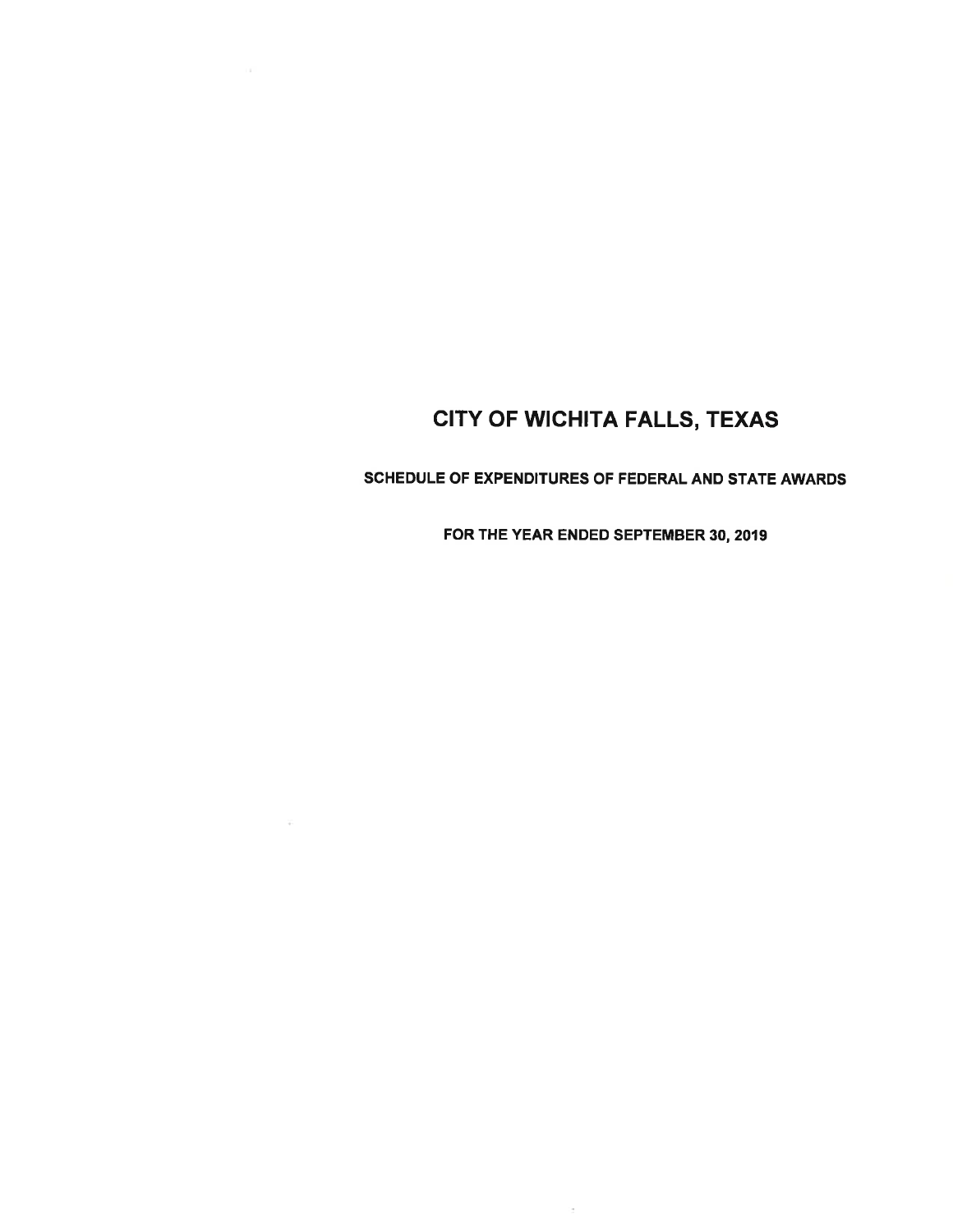### SCHEDULE OF EXPENDITURES OF FEDERAL AND STATE AWARDS

### FOR THE YEAR ENDED SEPTEMBER 30,2019

#### TABLE OF CONTENTS

|                                                                                                                                                                                                | Page    |
|------------------------------------------------------------------------------------------------------------------------------------------------------------------------------------------------|---------|
| Independent Auditor's Report on Compliance For Each Major Program<br>and on Internal Control Over Compliance Required By the<br>Uniform Guidance and the State of Texas Single Audit Circular, |         |
| and Schedule of Expenditures of Federal and State Awards                                                                                                                                       | $1 - 2$ |
| Schedule of Expenditures of Federal and State Awards                                                                                                                                           | $3 - 5$ |
| Notes to Schedule of Expenditures of Federal and State Awards                                                                                                                                  | 6       |
| Independent Auditor's Report on Internal Control Over Financial<br>Reporting and on Compliance and Other Matters Based on an<br>Audit of Financial Statements Performed in Accordance With     |         |
| <b>Government Auditing Standards</b>                                                                                                                                                           | $7-8$   |
| Schedule of Findings and Questioned Costs                                                                                                                                                      | 9       |
| Corrective Action Plan                                                                                                                                                                         | 10      |
| <b>Summary Schedule of Prior Audit Findings</b>                                                                                                                                                | 11      |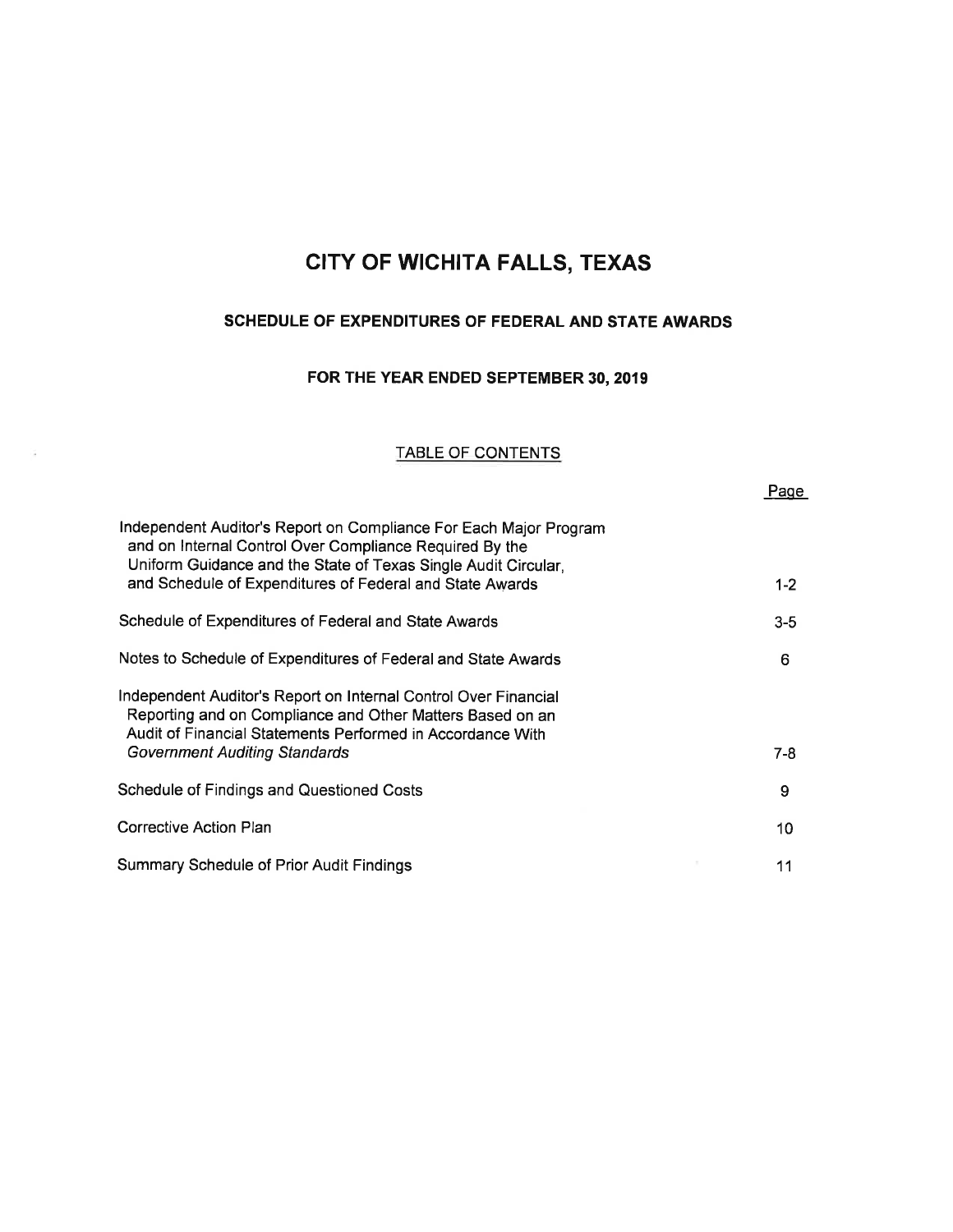### EDGIN, PARKMAN, FLEMING & FLEMING, PC

CERTIFIED PUBLIC ACCOUNTANTS

4110 KELL BLVD., SECOND FLOOR P.O. Box 750 WICHITA FALLS, TEXAS 76307-0750 PH. (940) 766-5550 • FAX (940) 766-5778

MICHAEL D. EDGIN, CPA DAVID L. PARKMAN, CPA A. PAUL FLEMING, CPA

lndependent Auditor's Report on Compliance for Each Major Program and on lnternal Control Over Compliance Required by the Uniform Guidance and the State of Texas Single Audit Circular, and Schedule of Expenditures of Federal and State Awards

The Honorable Mayor and Members of the City Council City of Wichita Falls, Texas

### Report on Compliance for Each Major Program

We have audited the City of Wichita Falls, Texas' compliance with the types of compliance requirements described in the OMB Compliance Supplement and the State of Texas Single Audit Circular that could have a direct and material effect on each of the City's major federal and state programs for the year ended September 30, 2019. The City of Wichita Falls, Texas' major federal and state programs are identified in the summary of auditor's results section of the accompanying schedule of findings and questioned costs.

#### **Management's Responsibility**

Management is responsible for compliance with the requirements of laws, regulations, contracts and grants applicable to its federal and state programs.

#### Auditor's Responsibility

Our responsibility is to express an opinion on compliance for each of the City of Wichita Falls, Texas' major federal and state programs based on our audit of the types of compliance requirements referred to above. We conducted our audit of compliance in accordance with auditing standards generally accepted in the United States of America; the standards applicable for financial audits contained in Government Auditing Standards, issued by the Comptroller General of the United States; the audit requirements of Title 2 U.S. Code of Federal Regulations Part 200, Uniform Administrative Requiremenfs, Cosf Principles, and Audit Requirements for Federal Awards (Uniform Guidance), and the State of Texas Single Audit Circular. Those standards, the Uniform Guidance, and the State of Texas Single Audit Circular require that we plan and perform the audit to obtain reasonable assurance about whether noncompliance with the types of compliance requirements referred to above that could have a direct and material effect on a major federal or state program occurred. An audit includes examining, on a test basis, evidence about the City of Wichita Falls, Texas' compliance with those requirements and performing such other procedures as we considered necessary in the circumstances.

We believe that our audit provides a reasonable basis for our opinion on compliance for each major federal and state program. However, our audit does not provide a legal determination on the City of Wichita Falls, Texas' compliance.

#### Opinion on Each Major Federaland State Program

ln our opinion, the Gity of Wichita Falls, Texas complied, in all material respects, with the types of compliance requirements referred to above that could have a direct and material effect on each of its major federal and state programs for the year ended September 30, 2019.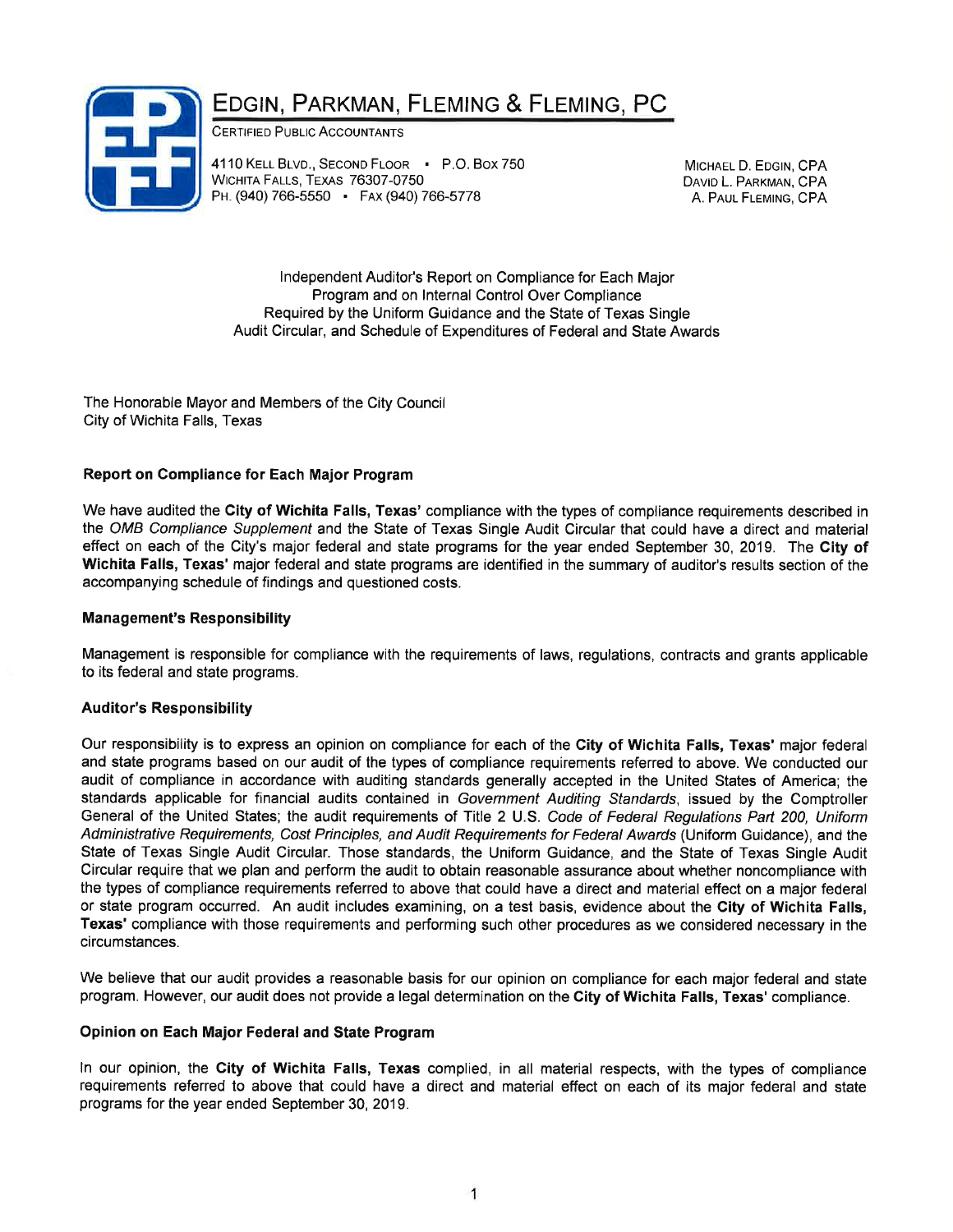#### Report on lnternal Gontrol Over Compliance

Management of the Gity of Wichita Falls, Texas is responsible for establishing and maintaining effective internal control over compliance with the types of compliance requirements referred to above. ln planning and performing our audit, we considered the Gity of Wichita Falls, Texas' internal control over compliance with the types of requirements that could have a direct and material effect on each major federal and state program to determine the auditing procedures that are appropriate in the circumstances for the purpose of expressing an opinion on compliance for each major federal and state program and to test and report on internal control over compliance in accordance with the Uniform Guidance and the State of Texas Single Audit Circular, but not for the purpose of expressing an opinion on the effectiveness of internal control over compliance. Accordingly, we do not express an opinion on the effectiveness of the City of Wichita Falls, Texas' internal control over compliance.

A deficiency in internal control over compliance exists when the design or operation of a control over compliance does not allow management or employees, in the normal course of performing their assigned functions, to prevent, or detect and correct, noncompliance with a type of compliance requirement of a federal or state program on a timely basis. A material weakness in internal control over compliance is a deficiency, or combination of deficiencies, in internal control over compliance, such that there is a reasonable possibility that material noncompliance with a type of compliance requirement of a federal or state program will not be prevented, or detected and corrected, on a timely basis. A significant deficiency in internal control over compliance is a deficiency, or a combination of deficiencies, in internal control over compliance with a type of compliance requirement of a federal or state program that is less severe than a material weakness in internal control over compliance, yet important enough to merit attention by those charged with governance.

Our consideration of internal control over compliance was for the limited purpose described in the first paragraph of this section and was not designed to identify all deficiencies in internal control over compliance that might be material weaknesses or significant deficiencies. We did not identify any deficiencies in internal control over compliance that we considered to be material weaknesses. However, material weaknesses may exist that may not have been identified.

The purpose of this report on internal control over compliance is solely to describe the scope of our testing of internal control over compliance and the results of that testing based on the requirements of the Uniform Guidance and the State of Texas Single Audit Circular. Accordingly, this report is not suitable for any other purpose.

#### Report on Schedule of Expenditures of Federal and State Awards

We have audited the financial statements of the governmental activities, the business-type activities, the aggregate discretely presented component units, each major fund, and the aggregate remaining fund information of the City of Wichita Falls, Texas as of and for the year ended September 30, 2019, and the related notes to the financial statements, which collectively comprise the City of Wichita Falls, Texas' basic financial statements. We have issued our report thereon dated March 27,2020, which contained unmodified opinions on those financial statements. Our audit was conducted for the purpose of forming opinions on the financial statements that collectively comprise the basic financial statements. The accompanying schedule of expenditures of federal and state awards is presented for purposes of additional analysis as required by the Uniform Guidance and the State of Texas Single Audit Circular, and is not a required part of the basic financial statements. Such information is the responsibility of management and was derived from and relates directly to the underlying accounting and other records used to prepare the financial statements. The information has been subjected to the auditing procedures applied in the audit of the basic financial statements and certain additional procedures, including comparing and reconciling such information directly to the underlying accounting and other records used to prepare the financial statements or to the financial statements themselves, and other additional procedures in accordance with auditing standards generally accepted in the United States of America. ln our opinion, the schedule of expenditures of federal and state awards is fairly stated in all material respects in relation to the financial statements as a whole.

Edgin, Parknan, Flering : Flering, PC

EDGIN, PARKMAN, FLEMING & FLEMING, PC

Wichita Falls, Texas March 27,2020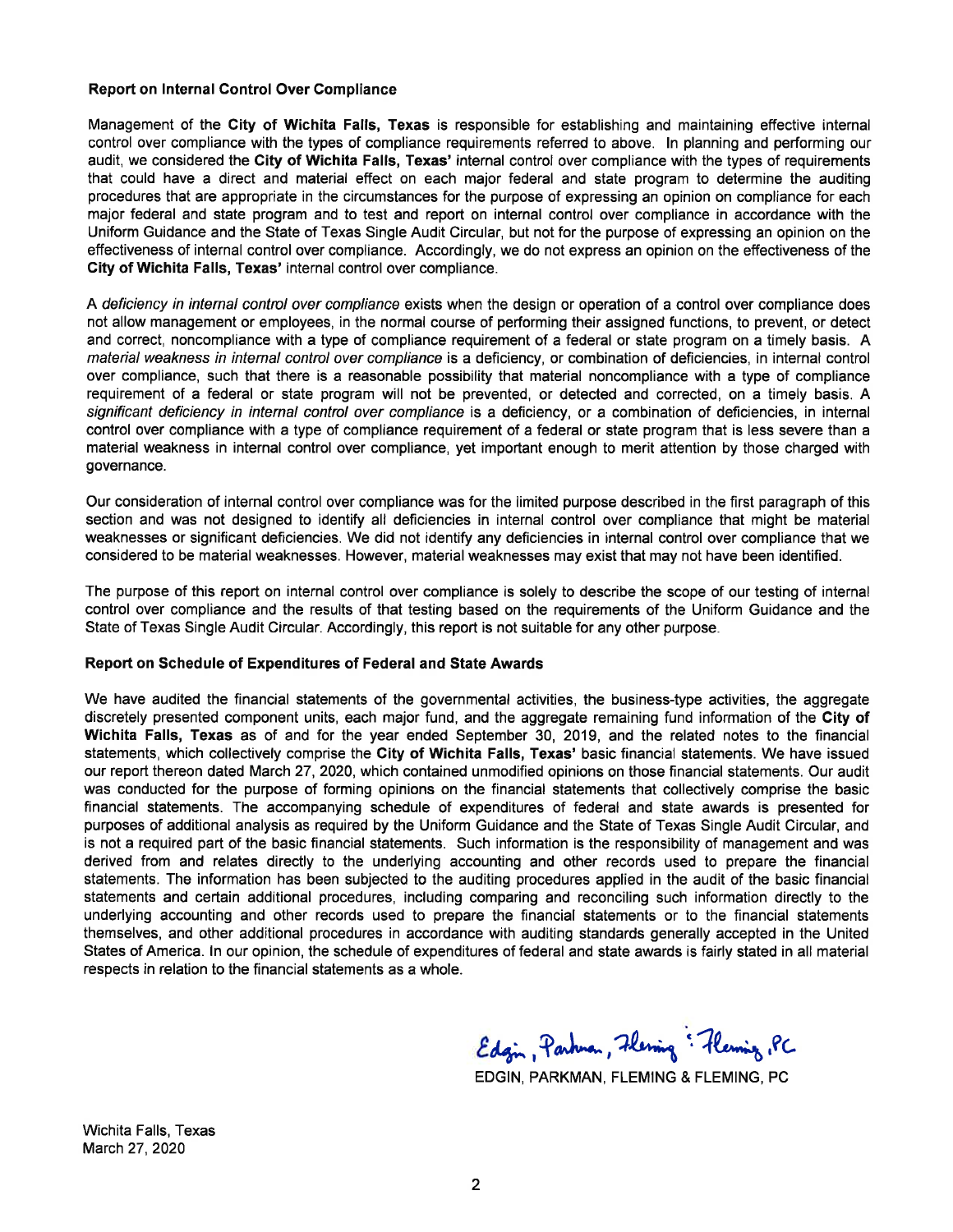#### SCHEDULE OF EXPENDITURES OF FEDERAL AND STATE AWARDS FOR THE YEAR ENDED SEPTEMBER 30, 2019

| Federal Grantor/Pass-Through<br>Grantor/ Program Title<br><b>FEDERAL AWARDS:</b> | Contract<br>Number        | Federal<br><b>CFDA</b><br>Number | Expenditures<br>and<br><b>Indirect Costs</b> | Amount<br>Relating to<br>Pass-Through<br>to Subrecipients |
|----------------------------------------------------------------------------------|---------------------------|----------------------------------|----------------------------------------------|-----------------------------------------------------------|
| U.S.Department of Agriculture                                                    |                           |                                  |                                              |                                                           |
| Passed Through Texas Department of State Health Services:                        |                           |                                  |                                              |                                                           |
| Special Supplemental Food Program for                                            |                           |                                  |                                              |                                                           |
| Women, Infants and Children                                                      | 2017-049834-001 Amend 384 | 10.557                           | 745,339<br>S                                 | S                                                         |
| Total U.S. Department of Agriculture                                             |                           |                                  | 745 339                                      |                                                           |
| U.S. Department of Housing and Urban Development                                 |                           |                                  |                                              |                                                           |
| Direct Programs:                                                                 |                           |                                  |                                              |                                                           |
| Community Development Block Grant/                                               |                           |                                  |                                              |                                                           |
| <b>Entitlement Grant</b>                                                         | B-16-MC-48-0030           | 14.218                           | 43,244                                       |                                                           |
| Community Development Block Grant/                                               |                           |                                  |                                              |                                                           |
| <b>Entitlement Grant</b>                                                         | B-17-MC-48-0030           | 14.218                           | 218,071                                      |                                                           |
| Community Development Block Grant/                                               |                           |                                  |                                              |                                                           |
| <b>Entitlement Grant</b>                                                         | B-18-MC-48-0030           | 14.218                           | 821,684                                      | 335,734                                                   |
| Section 8 Rental Voucher/Certificate Program                                     | <b>TX498VO</b>            | 14.871                           | 3.849.739                                    |                                                           |
| <b>HOME Investment Partnership Program</b>                                       | M-13-MC-48-0214           | 14.239                           | 11,946                                       |                                                           |
| HOME Investment Partnership Program                                              | M-15-MC-48-0214           | 14.239                           | 2,980                                        |                                                           |
| HOME Investment Partnership Program                                              | M-16-MC-48-0214           | 14.239                           | 61,019                                       |                                                           |
| HOME Investment Partnership Program                                              | M-17-MC-48-0214           | 14.239                           | 162,204                                      |                                                           |
| HOME Investment Partnership Program                                              | M-18-MC-48-0214           | 14.239                           | 18,602                                       |                                                           |
| Total U.S. Department of Housing and Urban Development                           |                           |                                  | 5,189,489                                    | 335,734                                                   |
| U.S. Department of Justice                                                       |                           |                                  |                                              |                                                           |
| Direct Programs:                                                                 |                           |                                  |                                              |                                                           |
| Bureau of Justice Assistance:                                                    |                           |                                  |                                              |                                                           |
| Local Law Enforcement Block Grant                                                | 2017-DJ-BX-0492           | 16.592                           | 30,666                                       |                                                           |
| Total U.S. Department of Justice                                                 |                           |                                  | 30,666                                       |                                                           |
| U.S. Department of Transportation                                                |                           |                                  |                                              |                                                           |
| Direct Programs:                                                                 |                           |                                  |                                              |                                                           |
| <b>Federal Aviation Administration:</b>                                          |                           |                                  |                                              |                                                           |
| Airport Improvement Grant                                                        | 3-48-0227-019-2016        | 20.106                           | 270,065                                      |                                                           |
| Airport Improvement Grant                                                        | 1803KICKP                 | 20.106                           | 950,000                                      |                                                           |
| <b>Total Federal Aviation Administration</b>                                     |                           |                                  | 1,220,065                                    |                                                           |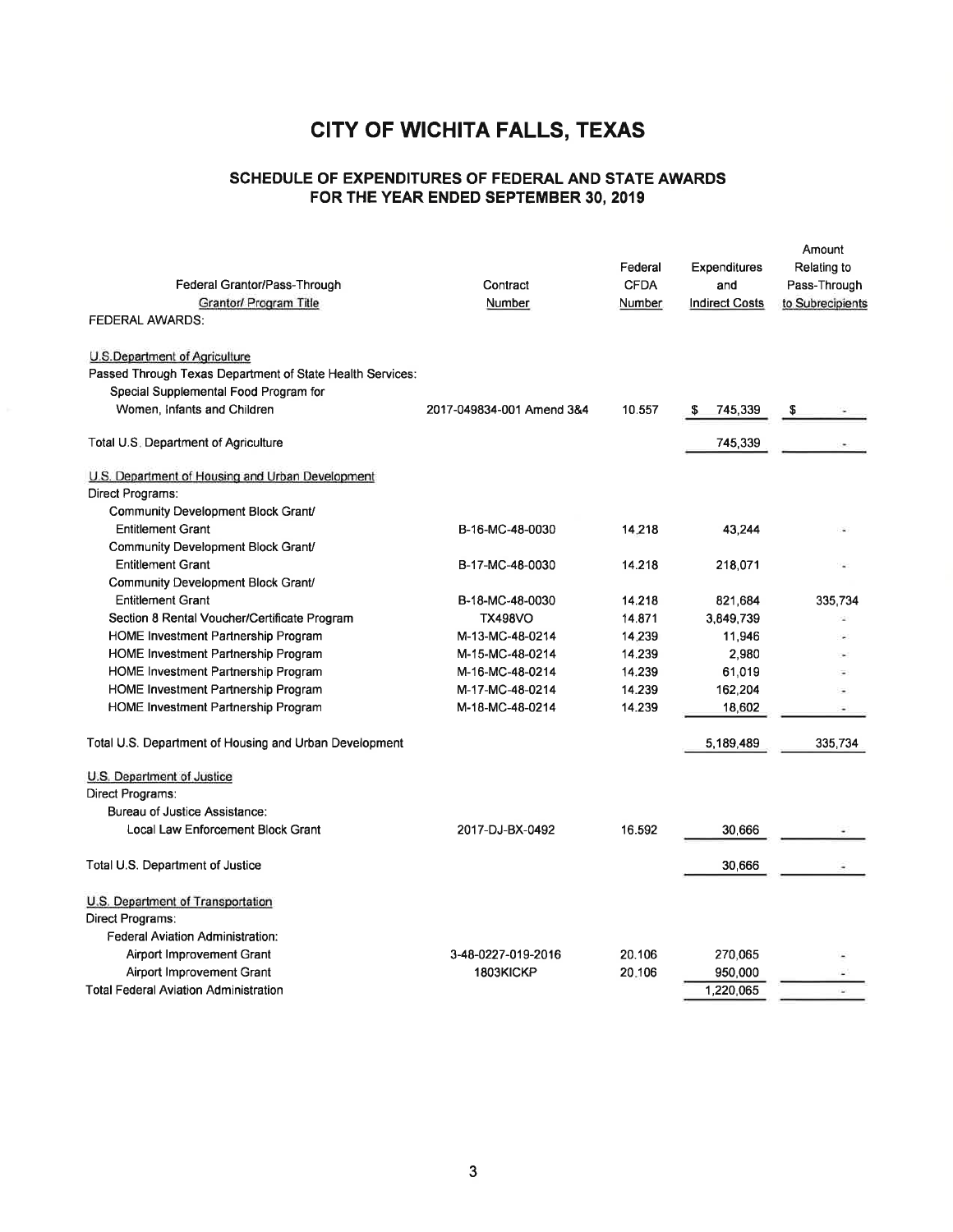### SCHEDULE OF EXPENDITURES OF FEDERAL AND STATE AWARDS (CONT'D.) FOR THE YEAR ENDED SEPTEMBER 30, 2019

| Federal Grantor/Pass-Through<br><b>Grantor/ Program Title</b> | Contract<br>Number      | Federal<br><b>CFDA</b><br>Number | Expenditures<br>and<br><b>Indirect Costs</b> | Amount<br>Relating to<br>Pass-Through<br>to Subrecipients |
|---------------------------------------------------------------|-------------------------|----------------------------------|----------------------------------------------|-----------------------------------------------------------|
| FEDERAL AWARDS (CONT'D.):                                     |                         |                                  |                                              |                                                           |
| Direct Programs:                                              |                         |                                  |                                              |                                                           |
| Federal Transit Administration:                               |                         |                                  |                                              |                                                           |
| Federal Transit Capital and Operating                         |                         |                                  |                                              |                                                           |
| Assistance Formula Grants                                     | N/A                     | 20.507                           | 2,277,766                                    |                                                           |
| <b>Total Federal Transit Administration</b>                   |                         |                                  | 2,277,766                                    |                                                           |
| Passed Through Texas Department of Transportation:            |                         |                                  |                                              |                                                           |
| Highway Planning and Construction                             | PL0011(28)              | 20.205                           | 271,083                                      |                                                           |
| <b>Total Texas Department of Transportation</b>               |                         |                                  | 271,083                                      |                                                           |
| Total U.S. Department of Transportation                       |                         |                                  | 3,768,914                                    |                                                           |
| U.S. Department of Health and Human Services                  |                         |                                  |                                              |                                                           |
| Passed Through Texas Department of State Health Services:     |                         |                                  |                                              |                                                           |
| <b>Tuberculosis Prevention and Control</b>                    | HHS000036000019-Amend 1 | 93.116                           | 27.887                                       |                                                           |
| <b>HIV Prevention Activities-CTRPN</b>                        | 2016-001340-Amend 9     | 93.940                           | 23,388                                       |                                                           |
| <b>HIV Prevention Activities-CTRPN</b>                        | HHS0000679200001        | 93.940                           | 90.999                                       |                                                           |
| Preventive Health and Health Services Grant -                 |                         |                                  |                                              |                                                           |
| Community and Rural Health                                    | HHS000485600006         | 93.991                           | 144,008                                      |                                                           |
| Total U.S. Department of Health and Human Services            |                         |                                  | 286,282                                      |                                                           |
| U.S. Department of Homeland Security                          |                         |                                  |                                              |                                                           |
| Passed Through Texas Department of Public Safety -            |                         |                                  |                                              |                                                           |
| Division of Emergency Management:                             |                         |                                  |                                              |                                                           |
| <b>Emergency Management Assistance Fire Grant</b>             | 17TX-EMPG-1017          | 97.042                           | 106,604                                      |                                                           |
| <b>Total Expenditures of Federal Awards</b>                   |                         |                                  | 10.127.294                                   | 335.734                                                   |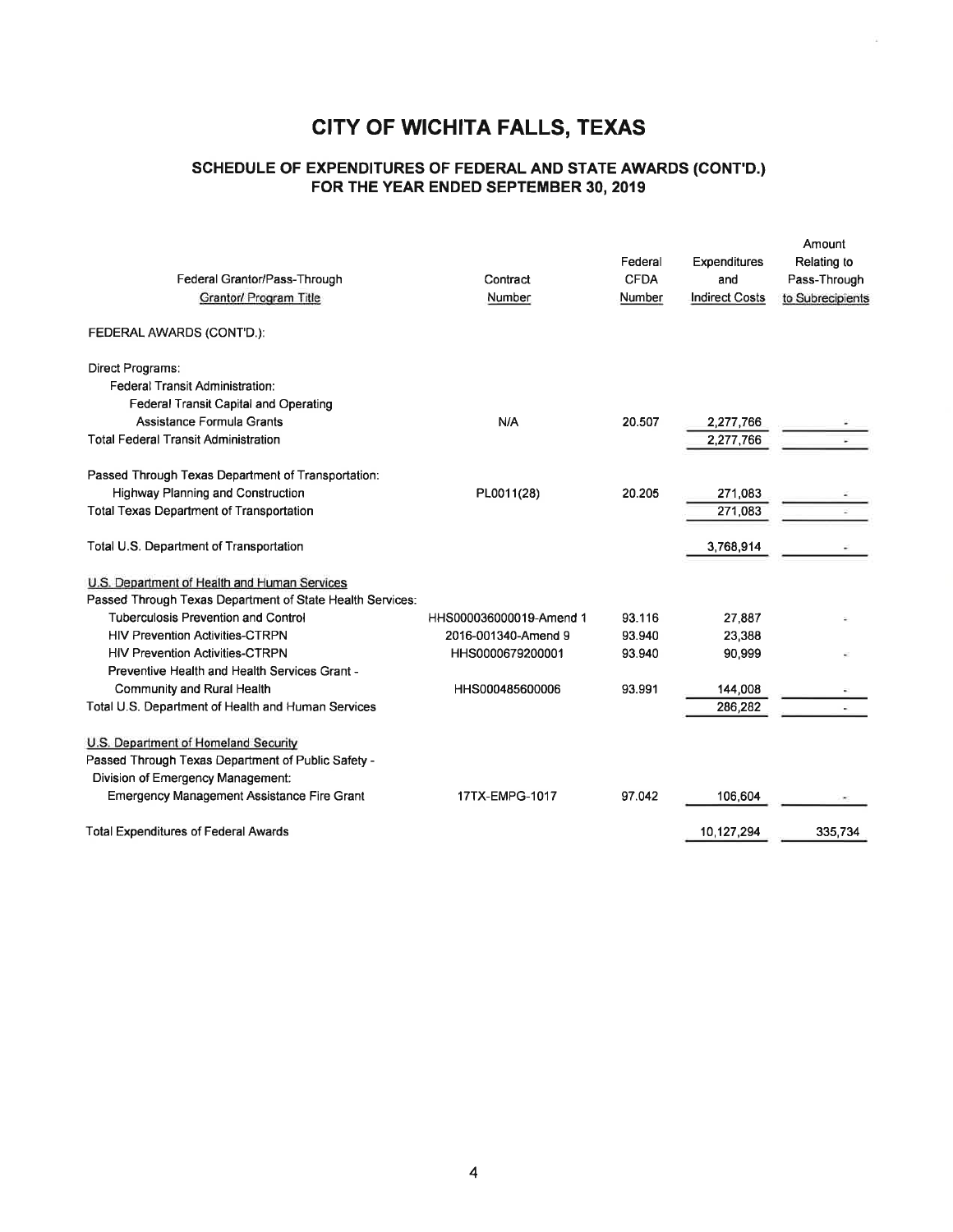#### SCHEDULE OF EXPENDTTURES OF FEDERAL AND STATE AWARDS (CONT'D.) FOR THE YEAR ENDED SEPTEMBER 30, 2019

| Federal Grantor/Pass-Through<br><b>Grantor/ Program Title</b> | Contract<br>Number      | Federal<br><b>CFDA</b><br><b>Number</b> | Expenditures<br>and<br><b>Indirect Costs</b> | Amount<br>Relating to<br>Pass-Through<br>to Subrecipients |
|---------------------------------------------------------------|-------------------------|-----------------------------------------|----------------------------------------------|-----------------------------------------------------------|
| <b>STATE AWARDS:</b>                                          |                         |                                         |                                              |                                                           |
| <b>Texas Department of State Health Services</b>              |                         |                                         |                                              |                                                           |
| Direct Programs:                                              |                         |                                         |                                              |                                                           |
| <b>Tuberculosis - Prevention and Control</b>                  | HHS000483700001         | N/A                                     | 53,053                                       |                                                           |
| Tuberculosis - Prevention and Control                         | HHS000483700001 Amend 1 |                                         | 9,355                                        |                                                           |
| Immunizations - Epidemiology                                  | HHS000102700001         | N/A                                     | 216,108                                      |                                                           |
| Bioterrorism                                                  | 537-18-0392-0001        | N/A                                     | 106,930                                      |                                                           |
| Infectious Disease Control Unit                               | 537-18-0291-00001       | N/A                                     | 66,461                                       |                                                           |
| Infectious Disease Control Unit                               | HHS000436300027         | N/A                                     | 10,890                                       |                                                           |
| Community Diabetes Education Program Tier 2                   | 2016-003874-C           | N/A                                     | 188,993                                      |                                                           |
| Comprehensive Cancer Cont. Prog.                              | HHS00043340001          | N/A                                     | 96,957                                       |                                                           |
| <b>Texas Healthy Communities TXHC</b>                         | HHS000438400009         | N/A                                     | 43,113                                       |                                                           |
| PHEP Cooperative Agreement                                    | HHS000140600001         | N/A                                     | 32,405                                       |                                                           |
| <b>Community Clinical Linkage</b>                             | 537-17-0280-00001A      | N/A                                     | 126,460                                      |                                                           |
| Total Texas Department of State Health Services               |                         |                                         | 950,725                                      |                                                           |
| <b>Texas Department of Transportation</b>                     |                         |                                         |                                              |                                                           |
| Direct Programs:                                              |                         |                                         |                                              |                                                           |
| Transit Planning, Capital and Operating Formula Grant         | URB 1702 (04) State     | N/A                                     | 441,413                                      |                                                           |
| <b>Transit Main Facility</b>                                  | 51008012719             | N/A                                     | 100,000                                      |                                                           |
| <b>Enhanced Mobility</b>                                      | TX-2017-054             | N/A                                     | 223,088                                      |                                                           |
| RAMP Grant - Municipal Airport                                | M1403WFAL               | N/A                                     | 95,303                                       |                                                           |
| RAMP Grant - Kickapoo Airport                                 | <b>M1403KICK3</b>       | N/A                                     | 78,381                                       |                                                           |
| Airport Improvement                                           | 1803KICKP               | N/A                                     | 1,188,738                                    |                                                           |
| Police Traffic Enforcement                                    | 2019-WichitaP-S-RFR     | N/A                                     | 79,269                                       |                                                           |
| <b>Total Texas Department of Transportation</b>               |                         |                                         | 2,206,192                                    |                                                           |
| Office of the Governor                                        |                         |                                         |                                              |                                                           |
| Direct Program:                                               |                         |                                         |                                              |                                                           |
| <b>NIBRS Grant</b>                                            | 3712501                 | N/A                                     | 43,515                                       |                                                           |
| Total Expenditures of State Awards                            |                         |                                         | 3,200,432                                    |                                                           |
| Total Expenditures of Federal and State Awards                |                         |                                         | \$13,327,726                                 | 335,734<br>\$                                             |
|                                                               |                         |                                         |                                              |                                                           |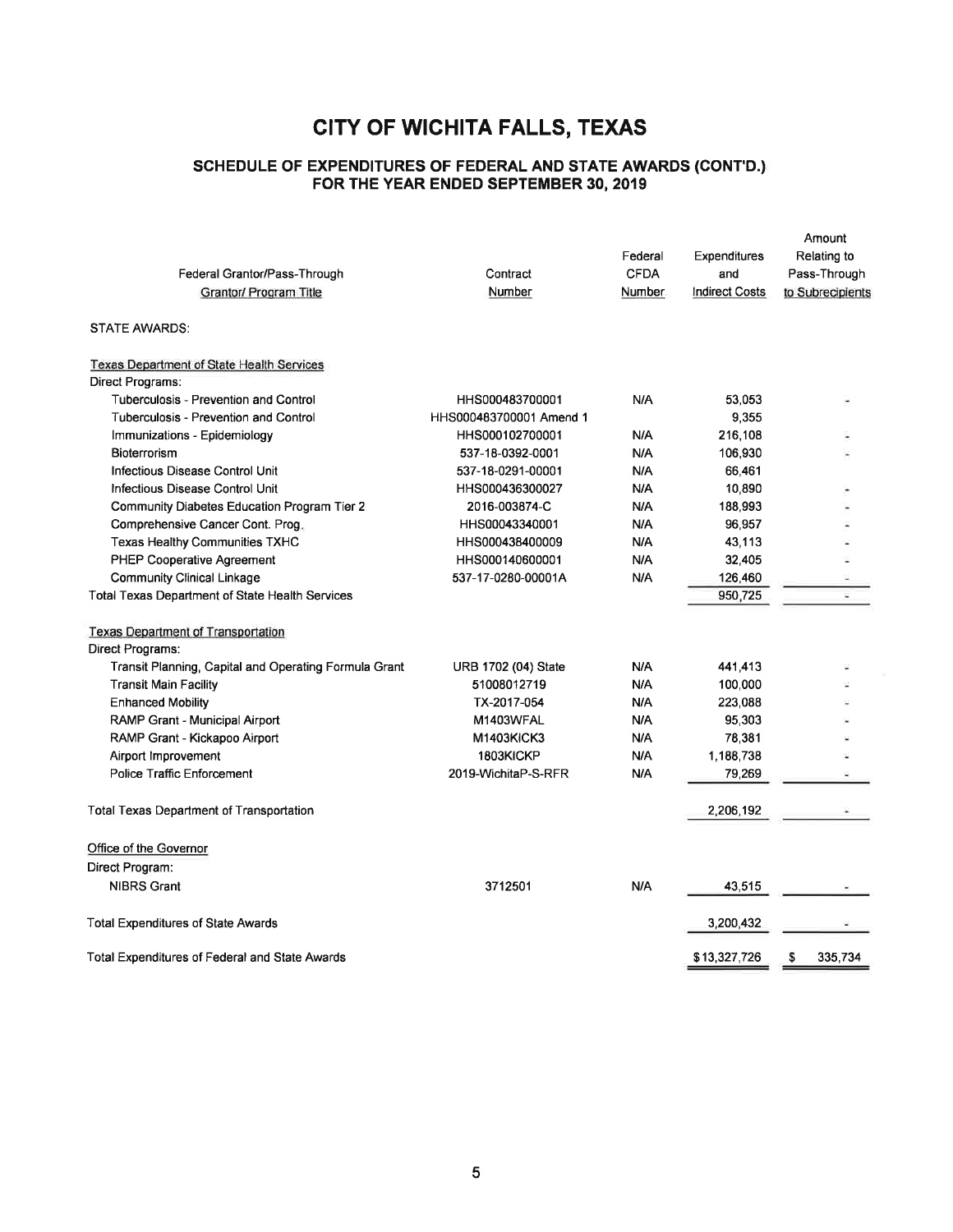#### NOTES TO SCHEDULE OF EXPENDITURES OF FEDERAL AND STATE AWARDS FOR THE YEAR ENDED SEPTEMBER 30,2019

#### Note 1 - GENERAL

The accompanying Schedule of Expenditures of Federal and State Awards presents the activity of all federal and state awards of the City of Wichita Falls, Texas (City). The City reporting entity is defined in Note 1 to the City's financial statements. All financial assistance received directly from federal or state agencies, as well as federal or state financial assistance passed through other government agencies, is included on these schedules.

#### Note 2 - BASIS OF ACCOUNTING

The accounting and financial reporting treatment applied to a fund is determined by its measurement focus. The Governmental Fund types are accounted for using a current financial resources measurement focus. Most federal and state grant funds were accounted for in the Special Revenue Funds, a component of the Governmental Fund types. With this measurement focus, only current assets and current liabilities generally are included on the balance sheet. Operating statements of these funds present increases (i.e., revenues and other financing sources) and decreases (i.e., expenditures and other financing uses) in net current position.

The modified accrual basis of accounting is used for the Governmental Fund types. This basis of accounting recognizes revenues in the accounting period in which they become susceptible to accrual, i.e., both measurable and available, and expenditures in the accounting period in which the fund liability is incurred, if measurable.

Federal and state grant funds are ordinarily considered to be earned to the extent of expenditures made under the provisions of the grant and, accordingly, when such funds are received, they are recorded as deferred revenues until earned.

#### Note 3 - CONTINGENCIES

The City participates in numerous federal and state programs, on both a direct and state passthrough basis, as well as on a service-provider basis. Principal among these are Community Development Block Grants, Section 8 Housing Assistance, the Home lnvestment Partnership Agreement Program, and the Airport lmprovement Grant.

ln connection with these programs, the City is required to comply with specific terms and agreements as well as applicable federal and state laws and regulations. Such compliance is subject to review and audit by the grantors and their representatives.

Since such programs are subject to audit or review, the possibility of disallowed expenditures exists. ln the event of any disallowance of claimed expenditures, the City expects the resulting liability to be immaterial.

#### Note <sup>4</sup>- DE MINIMIS INDIRECT COST RATE

Entities that receive federal awards for which an indirect cost rate has never been negotiated may elect to charge a de minimis indirect cost rate of ten percent of modified total direct costs. The City did not elect to charge the de minimis rate to any of its federal awards during the year ended September 30, 2019.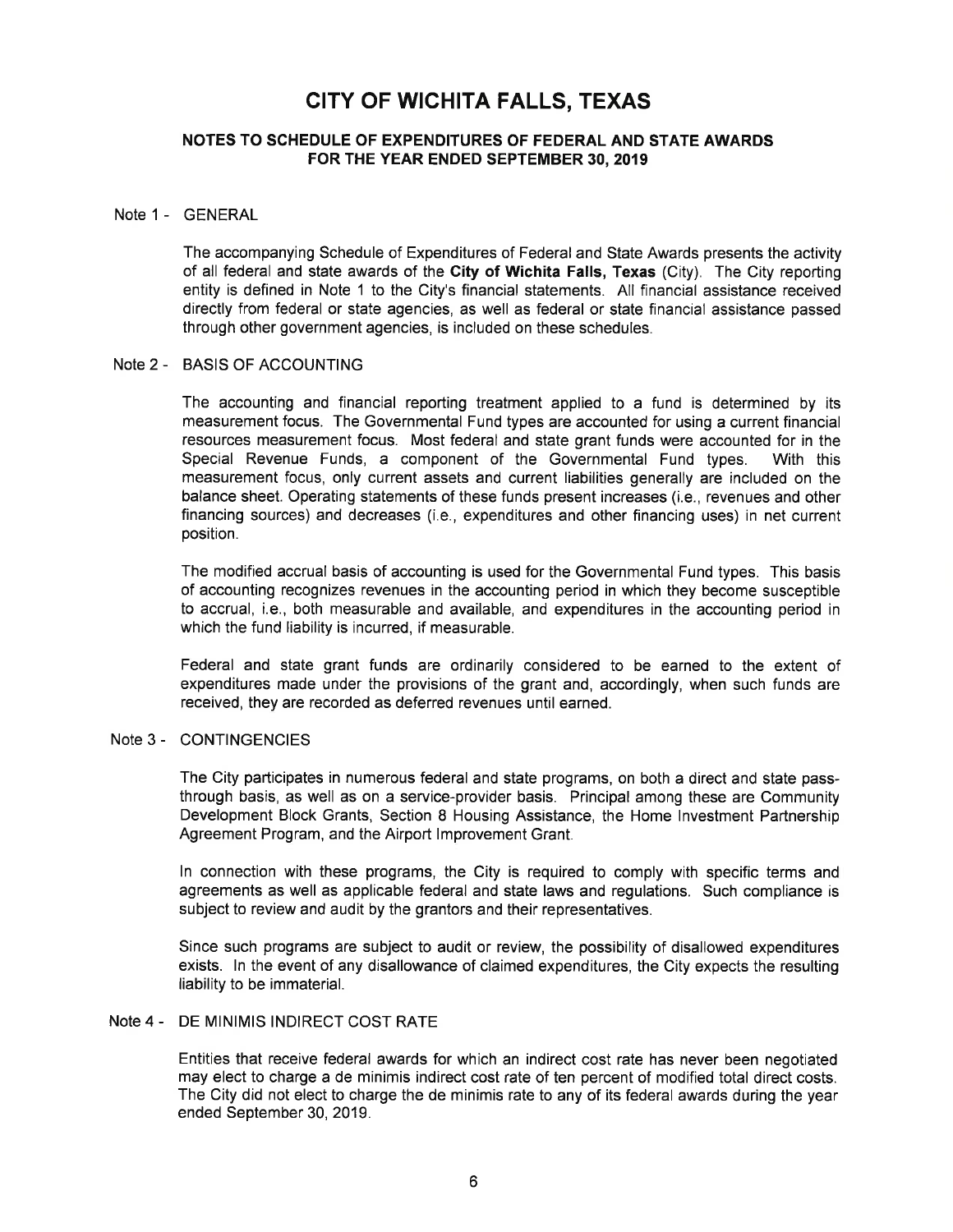## EDGIN, PARKMAN, FLEMING & FLEMING, PC



CERTIFIED PUBLIC ACCOUNTANTS

4110 KELL BLVD., SECOND FLOOR · P.O. Box 750 WICHITA FALLS, TEXAS 76307-0750 PH. (940) 766-5550 · Fax (940) 766-5778

MICHAEL D. EDGIN, CPA DAVID L. PARKMAN, CPA A. PAUL FLEMING, CPA

lndependent Auditor's Report on lnternal Control Over Financial Reporting and on Compliance and Other Matters Based on an Audit of Financial Statements Performed in Accordance With Government Auditing Standards

The Honorable Mayor and Members of the City Council City of Wichita Falls, Texas

We have audited, in accordance with the auditing standards generally accepted in the United States of America and the standards applicable to financial audits contained in Government Auditing Sfandards issued by the Comptroller General of the United States, the financial statements of the governmental activities, the business-type activities, the aggregate discretely presented component units, each major fund, and the aggregate remaining fund information of the City of Wichita Falls, Texas as of and for the year ended September 30,2019, and the related notes to the financial statements, which collectively comprise the City of Wichita Falls, Texas' basic financial statements, and have issued our report thereon dated March 27, 2020.

#### lnternal Control Over Financial Reporting

ln planning and performing our audit of the financial statements, we considered the City's internal control over financial reporting (internal control) to determine the audit procedures that are appropriate in the circumstances for the purpose of expressing our opinions on the financial statements but not for the purpose of expressing an opinion on the effectiveness of the City's internal control. Accordingly, we do not express an opinion on the effectiveness of the City's internal control.

A deficiency in internal control exists when the design or operation of a control does not allow management or employees, in the normal course of performing their assigned functions, to prevent or detect and correct misstatements on a timely basis. A material weakness is a deficiency, or combination of deficiencies, in internal control such that there is a reasonable possibility that a material misstatement of the City's financial statements will not be provided, or detected and corrected on a timely basis. A significant deficiency is a deficiency, or a combination of deficiencies, in internal control that is less severe than a material weakness, yet important enough to merit attention by those charged with governance.

Our consideration of internal control was for the limited purpose described in the first paragraph of this section and was not designed to identify all deficiencies in internal control that might be material weaknesses or significant deficiencies. Given these limitations, during our audit we did not identify any deficiencies in internal control that we consider to be material weaknesses. However, material weaknesses may exist that have not been identified.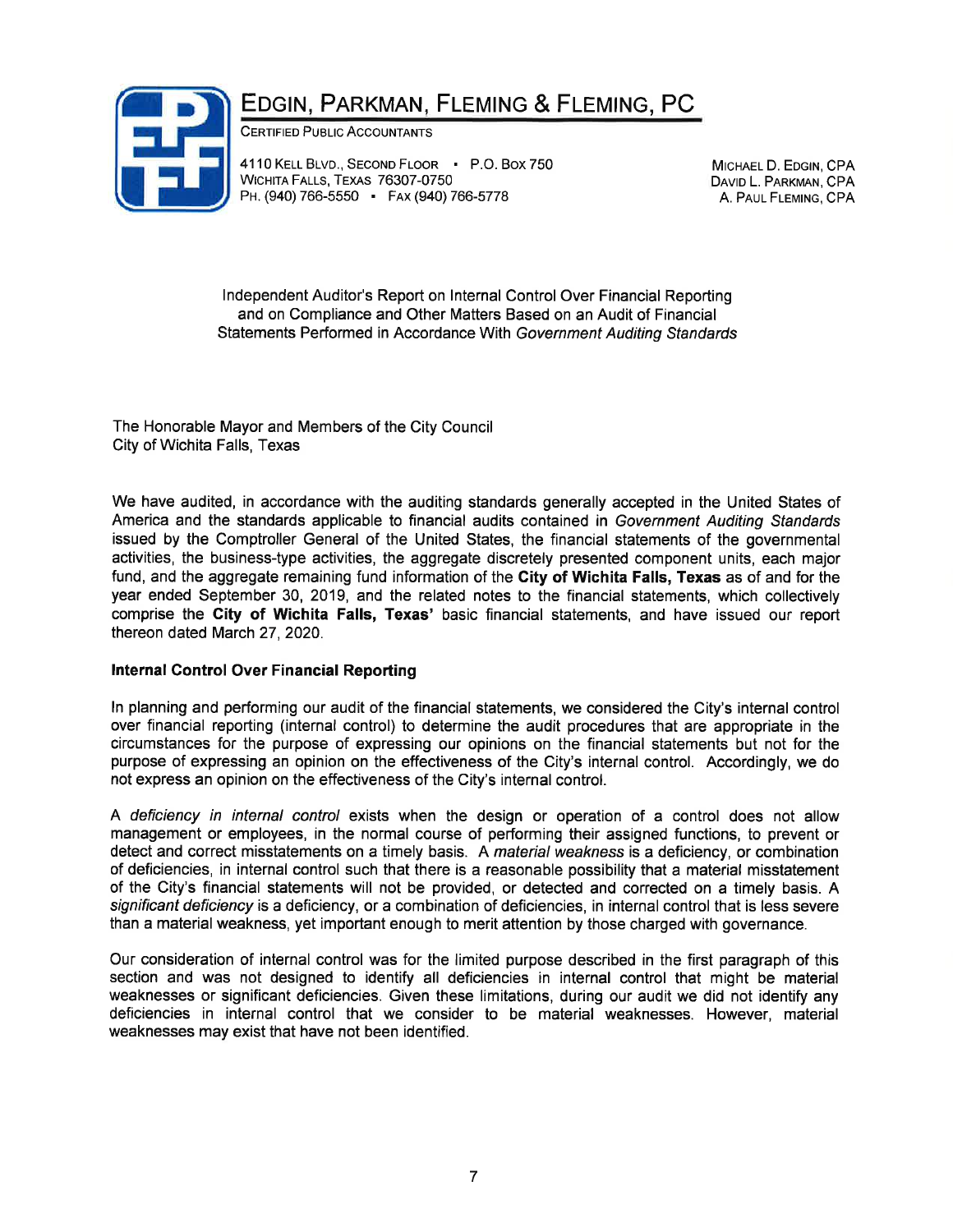#### Compliance and Other Matters

As part of obtaining reasonable assurance about whether the City of Wichita Falls, Texas' financial statements are free from material misstatement, we performed tests of its compliance with certain provisions of laws, regulations, contracts and grant agreements, noncompliance with which could have a direct and material effect on the determination of financial statement amounts. However, providing an opinion on compliance with those provisions was not an objective of our audit and, accordingly, we do not express such an opinion. The results of our tests disclosed no instances of noncompliance or other matters that are required to be reported under Government Auditing Sfandards.

#### Purpose of this Report

The purpose of this report is solely to describe the scope of our testing of internal control and compliance and the results of that testing, and not to provide an opinion on the effectiveness of the City of Wichita Falls, Texas' internal control or on compliance. This report is an integral part of an audit performed in accordance with Government Auditing Standards in considering the Gity of Wichita Falls, Texas' internal control and compliance. Accordingly, this communication is not suitable for any other purpose.

Edgin, Parhuan, Flening: Theming. PC

EDGIN, PARKMAN, FLEMING & FLEMING, PC

Wichita Falls, Texas March 27,2020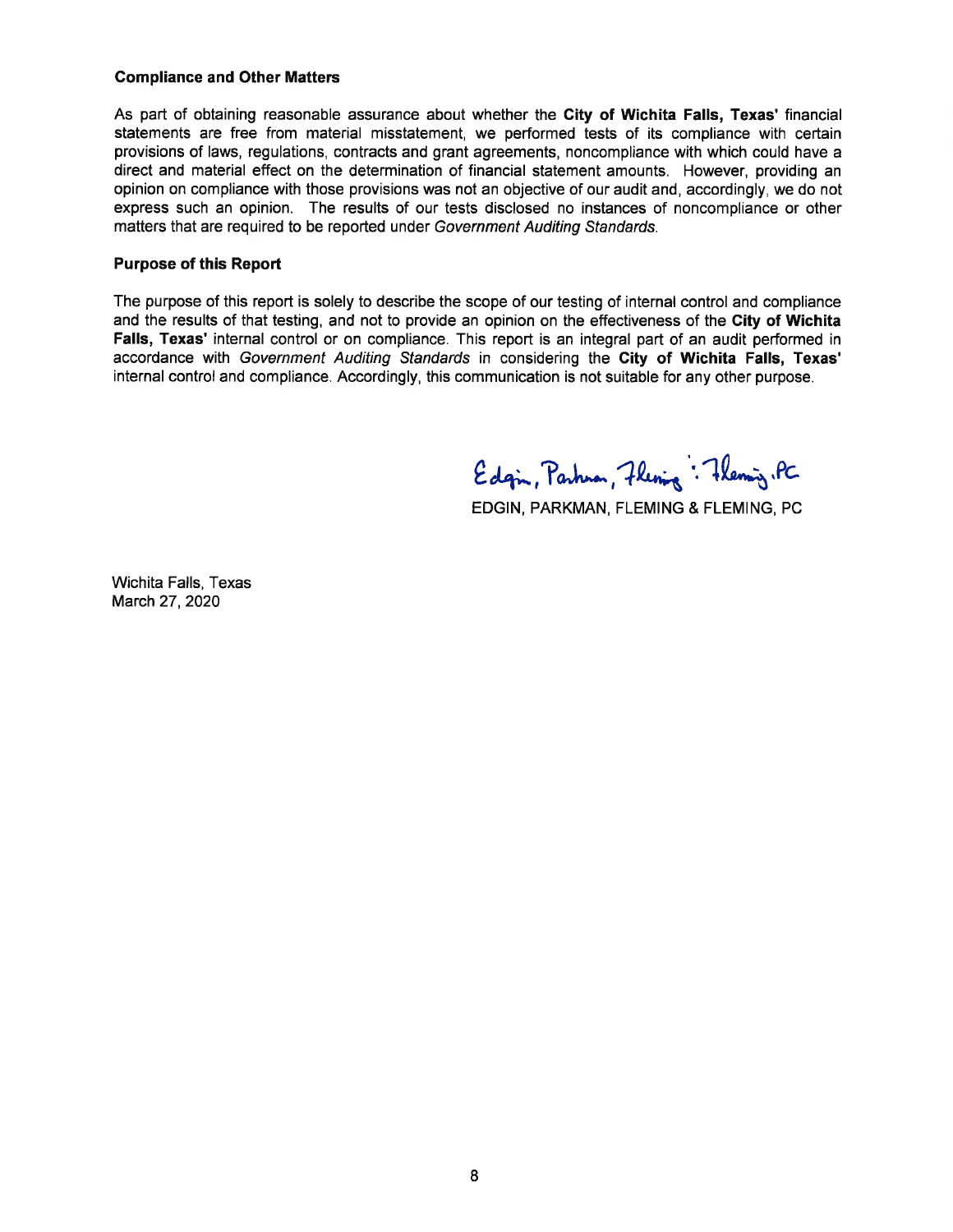#### SCHEDULE OF FINDINGS AND QUESTIONED COSTS FOR THE YEAR ENDED SEPTEMBER 30,2019

#### A. Summary of Auditor's Results

An unmodified opinion was issued on the financial statements.

The audit disclosed no significant deficiencies relating to the audit of the financial statements in the Report on lnternal Control over Financial Reporting and on Compliance and Other Matters Based on an Audit of Financial Statements Performed in Accordance With Government Auditing Standards.

The audit disclosed no noncompliance that is material to the financial statements.

The audit disclosed no significant deficiencies relating to the audit of the major federal and state award programs in the Report on Compliance with Requirements Applicable to Each Major Program and lnternal Control Over Compliance in Accordance with the Uniform Guidance and the State of Texas Single Audit Circular.

An unmodified opinion was issued on compliance for major programs.

The audit disclosed no audit findings that are required to be reported in this schedule under the Uniform Guidance.

Major programs are as follows:

Federal:

| 14.218 | <b>Community Development Block Grant</b>                        |
|--------|-----------------------------------------------------------------|
| 20.507 | Federal Transit Capital and Operating Assistance Formula Grants |

State:

Transit Planning, Capital and Operating Formula Grant Airport Improvement Grant

The threshold used to distinguish between Type A and Type B programs was \$750,000 for federal programs and \$300,000 for state programs.

The City was classified as a low-risk auditee in the context of the Uniform Guidance and the State of Texas Single Audit Circular.

#### B. Findinos Relatinq to the Financial Statements which are Required to be Reported in Accordance with Generally Accepted Government Auditing Standards

None

C. Findings and Questioned Costs for Federal and State Awards

None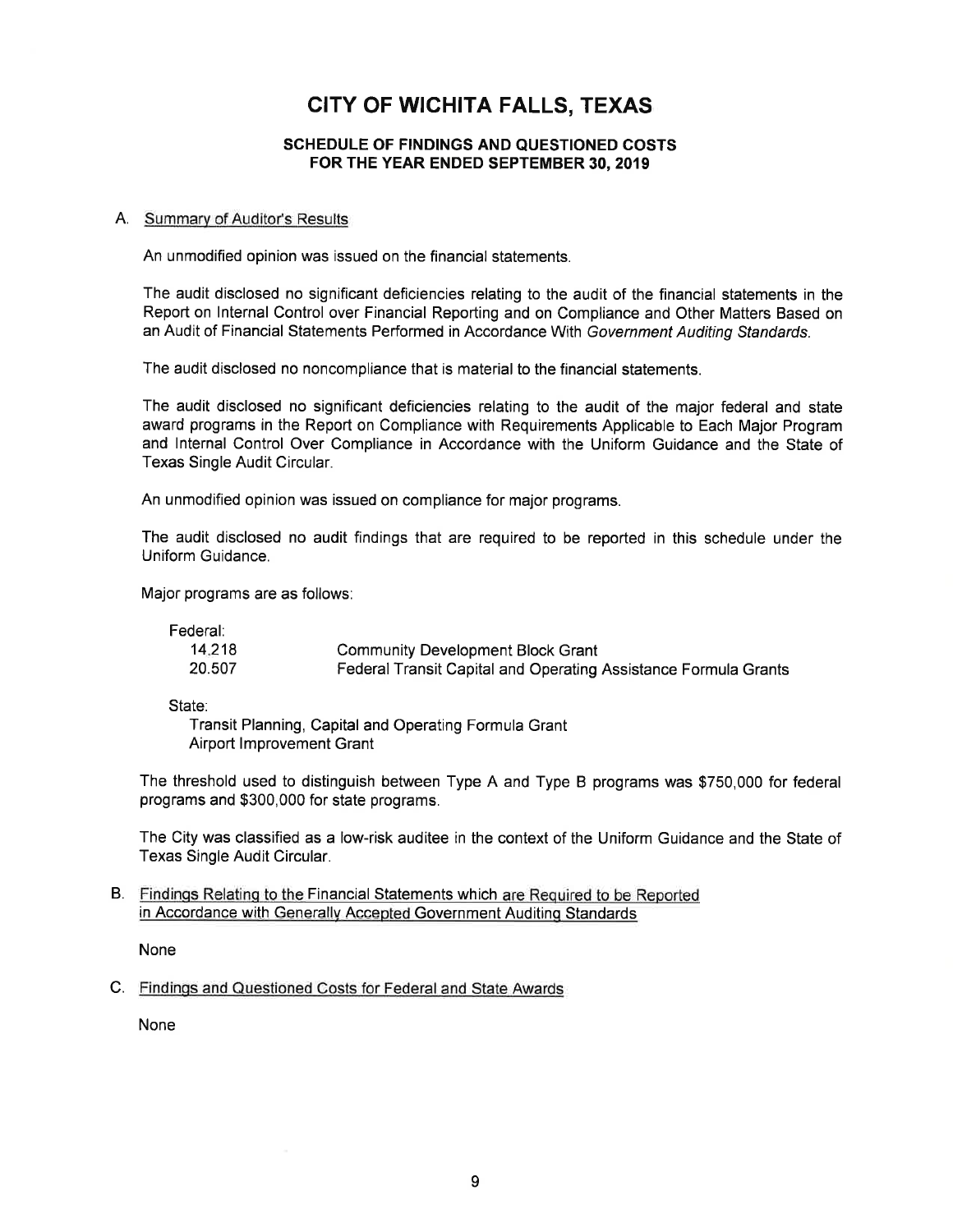### CORRECTIVE ACTION PLAN FOR THE YEAR ENDED SEPTEMBER 30, 2019

There were no findings in the current year.

 $\frac{1}{2}$